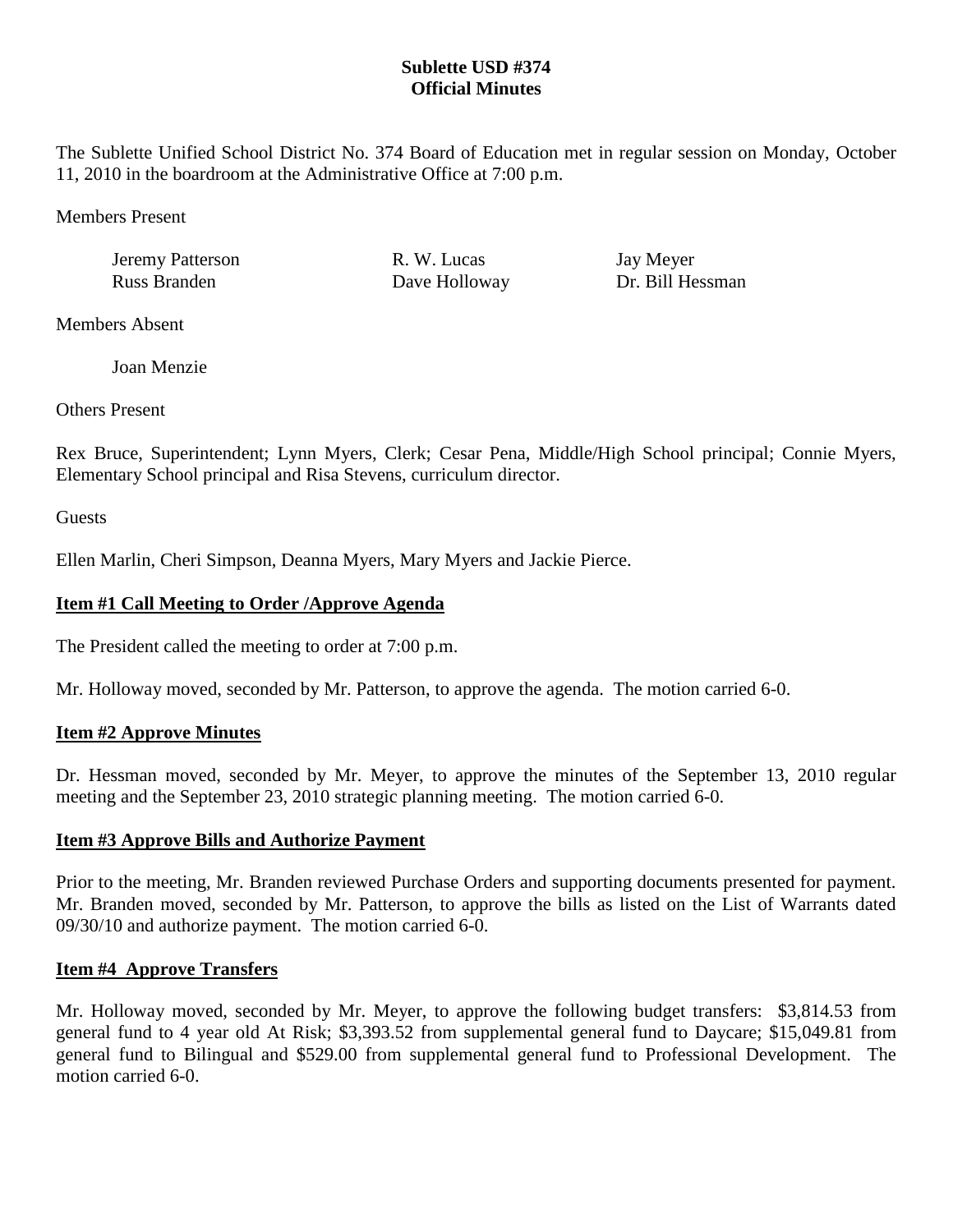Board Minutes Page 2 October 11, 2010

### **PUBLIC FORUM**

There was no public forum.

### **Reports**

#### Curriculum

Mrs. Stevens gave the curriculum report. She presented the Elementary School Improvement Team who reported on the successes of the programs they have implemented to help students succeed.

### Principals

Mrs. Myers presented the board with the Sublette Elementary School Behavior Pledge which has been implemented in the morning meetings.

Mrs. Myers introduced Jackie Pierce, head cook who received the "Healthier Us School Challenge" silver award. Mrs. Pierce informed the board of what was required to win the award.

Mr. Pena discussed the Math Conference held on October 4, 2010. He also informed the board that Katelyn Marlin and Austin Davis would be going to State Girls Golf.

#### SWPRSC/HPEC

Mr. Meyer gave the SWPRSC report. Mr. Lucas gave the HPEC report.

#### Superintendent:

Mr. Bruce discussed the wrestling program with the board. Mr. Branden and Mr. Meyer reported on the KASB Region 10 meeting.

### **Item #5 Goal Setting/Strategic Planning**

The board chose Thursday November 11, 2010 as the date for the Goal Setting/Strategic Planning meeting with selected community members at Southwest Plains Regional Service Center. Mr. Bruce will contact Dr. Gillespie and set up a noon meeting to select topics for the November 11th meeting.

### **Item #6 Wind Generator Update**

Mr. Bruce discussed the current issues with the wind generator.

### **Item #7 Executive Session – Non-elected Personnel**

Mr. Meyer moved, seconded by Mr. Patterson, to go into executive session to discuss non-elected personnel, in order to protect the privacy interest of an identifiable individual(s), to include Mr. Bruce in executive session,